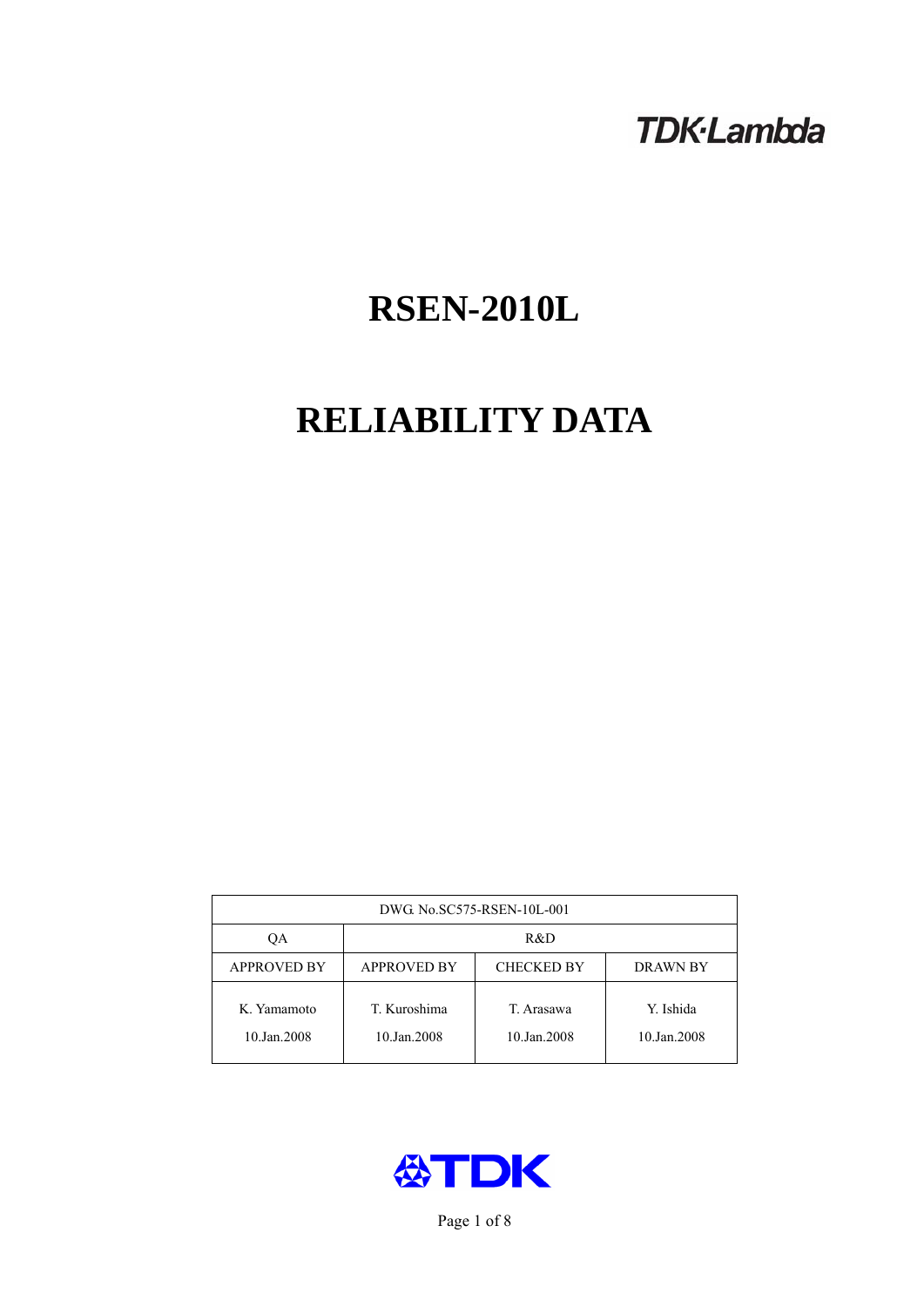#### **RSEN-2010L**

## **I N D E X**

|                                     | Page   |
|-------------------------------------|--------|
| 1. Calculated Values of MTBF        | Page-3 |
| 2. Vibration Test                   | Page-4 |
| 3. Heat Cycle Test                  | Page-5 |
| 4. Humidity Test                    | Page-6 |
| 5. High Temperature Resistance Test | Page-7 |
| 6. Low Temperature Storage Test     | Page-8 |

The following data are typical values. As all units have nearly the same characteristics, the data to be considered as ability values.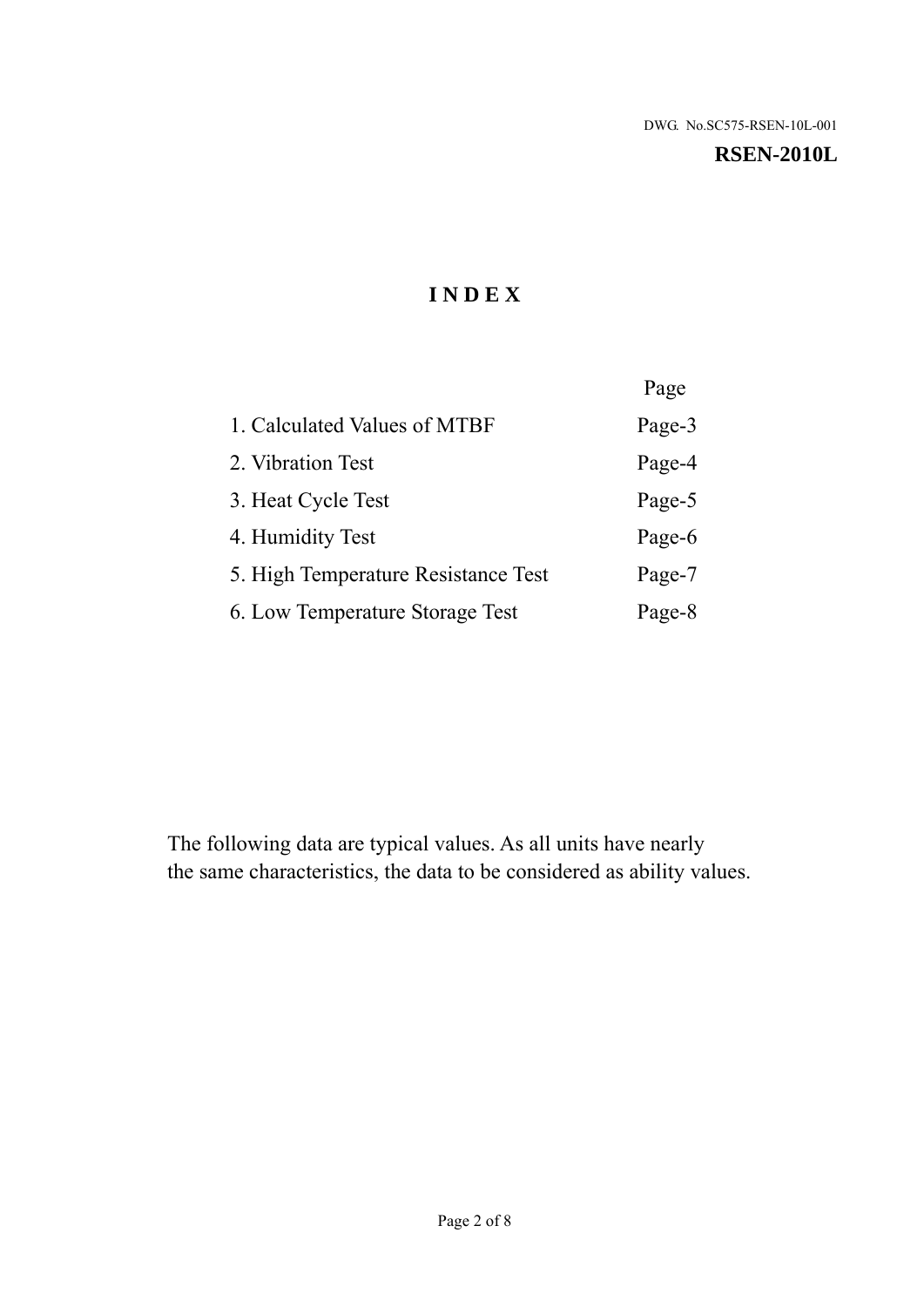#### **RSEN-2010L**

1. Calculated values of MTBF

MODEL : RSEN-2010L

(1) Calculating Method

 Calculated based on parts stress reliability projection of MIL-HDBK-217F NOTICE2.

Individual failure rates  $\lambda$  G is given to each part and MTBF is calculated by the count of each part.

$$
MTBF = \frac{1}{\lambda_{\text{equip}}} = \frac{1}{\sum_{i=1}^{n} N_i (\lambda_G \pi_Q)_i} \times 10^6 \text{ (hours)}
$$

| : Total equipment failure rate (Failure / $10^6$ Hours)                   |
|---------------------------------------------------------------------------|
| : Generic failure rate for the $\hbar$ generic part                       |
| (Failure/ $10^6$ Hours)                                                   |
| : Quantity of <i>i</i> th generic part                                    |
| : Number of different generic part categories                             |
| : Generic quality factor for the <i>i</i> th generic part ( $\pi Q = 1$ ) |
|                                                                           |

- (2) MTBF Values
	- GF : Ground, Fixed

 $MTBF = 12,162,491$  (Hours)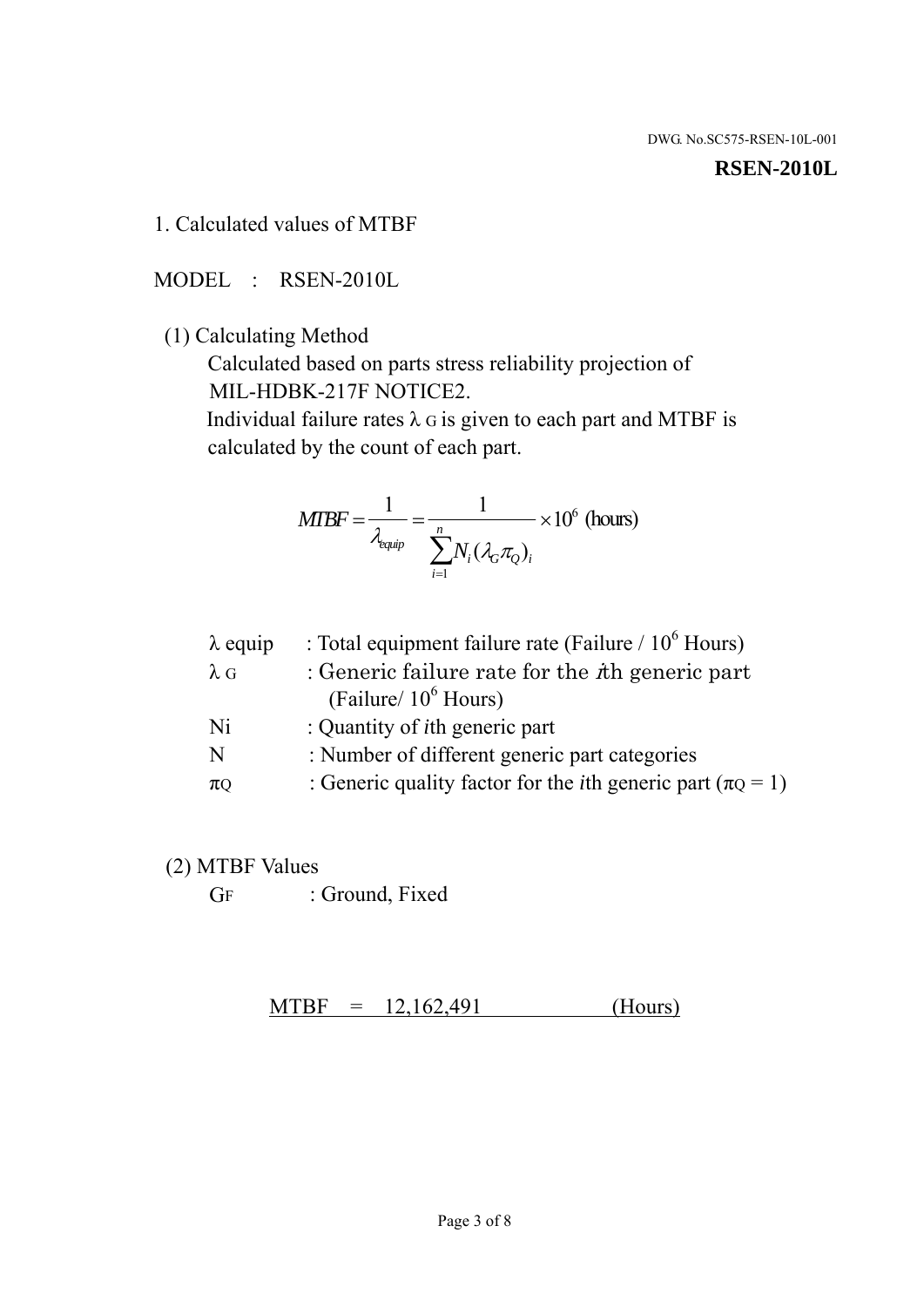#### **RSEN-2010L**

2. Vibration Test

### MODEL : RSEN-2010L (Representation Product : RSEN-2030)

- (1) Vibration Test Class Frequency Variable Endurance Test
- (2) Equipment Used Controller VS-1000-6, Vibrator 905-FN ( IMV CORP.)
- (3) The Number of D.U.T. (Device Under Test) 5 units
- (4) Test Condition
	- · Frequency : 10~55Hz
	- · Amplitude : 1.5mm, Sweep for 1 min.
	- · Dimension and times : X, Y and Z directions for 2 hours each.

## (5) Test Method

Fix the D.U.T. on the fitting-stage

## (6) Test Results

PASS

#### Typical Sample Data

| Check item                         | Spec.                           |                   | <b>Before Test</b> | After Test          |
|------------------------------------|---------------------------------|-------------------|--------------------|---------------------|
| Attenuation (dB)                   | Differential Mode: 25dBmin.     | $0.4$ MHz         | 39.72              | 40.02               |
|                                    |                                 | 30 MHz            | 58.84              | 55.92               |
|                                    | Common Mode: 25dBmin.           | 2 MHz             | 36.32              | 36.44               |
|                                    |                                 | 30 MHz            | 38.26              | 38.08               |
| Leakage Current (mA)               | $1mA$ max. $(250V, 60Hz)$       | Line1             | 0.42               | 0.41                |
|                                    |                                 | Line <sub>2</sub> | 0.43               | 0.42                |
| DC Resistance $(m\Omega)$          | $6m \Omega$ max.                |                   | 3.84               | 3.72                |
| <b>Test Voltage</b>                | $L-L: 1768Vdc$ 60s.             |                   | OK                 | OK                  |
|                                    | $L-E: 2500$ Vac 60s.            |                   |                    |                     |
| Isolation Resistance ( $M\Omega$ ) | $100M \Omega$ min. (500Vdc 60s) |                   | $4.1 \times 10^6$  | $4.3 \times 10^{6}$ |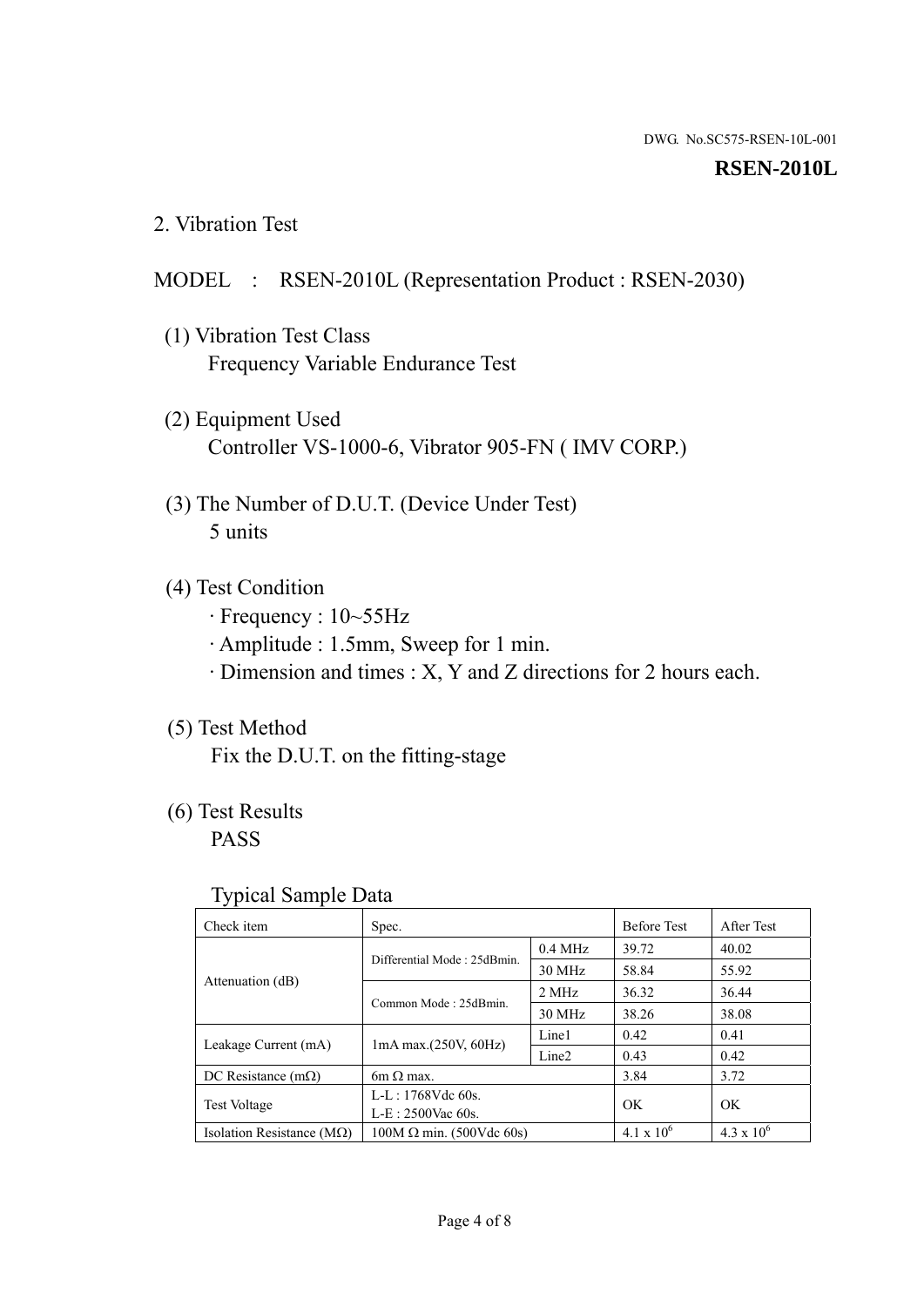1 cycle

30min.

3min.

30min.

3. Heat Cycle Test

## MODEL : RSEN-2010L (Representation Product : RSEN-2030)

- (1) Equipment Used TEMPERATURE CHAMBER TSA-71H-W (ESPEC CORP.)
- (2) The Number of D.U.T. (Device Under Test) 5 units
- (3) Test Conditions
	- · Ambient Temperature : -25~+85°C · Test Cycles : 100cycles
- (4) Test Method

 Before the test check if there is no abnormal characteristics and put the D.U.T. in the testing chamber. Then test it in the above cycles, After the test is completed leave it for 1 hour at room temperature and check it if there is no abnormal each characteristics.

 $+85$ °C

 $-25^{\circ}$ C

(5) Test Results

PASS

| <b>Typical Sample Data</b> |  |  |
|----------------------------|--|--|
|----------------------------|--|--|

| Check item                         | Spec.                           |                   | <b>Before Test</b> | After Test        |
|------------------------------------|---------------------------------|-------------------|--------------------|-------------------|
|                                    | Differential Mode: 25dBmin.     | $0.4$ MHz         | 40.06              | 40.06             |
|                                    |                                 | 30 MHz            | 55.64              | 57.12             |
| Attenuation (dB)                   | Common Mode: 25dBmin.           | 2 MHz             | 35.40              | 36.74             |
|                                    |                                 | 30 MHz            | 37.70              | 37.36             |
| Leakage Current (mA)               | $1mA$ max. $(250V, 60Hz)$       | Line1             | 0.41               | 0.49              |
|                                    |                                 | Line <sub>2</sub> | 0.42               | 0.48              |
| DC Resistance $(m\Omega)$          | 6m $\Omega$ max.                |                   | 3.48               | 3.22              |
| <b>Test Voltage</b>                | $L-L: 1768Vdc$ 60s.             |                   | OK                 | OK                |
|                                    | $L-E: 2500$ Vac 60s.            |                   |                    |                   |
| Isolation Resistance ( $M\Omega$ ) | $100M \Omega$ min. (500Vdc 60s) |                   | $9.5 \times 10^5$  | $9.4 \times 10^5$ |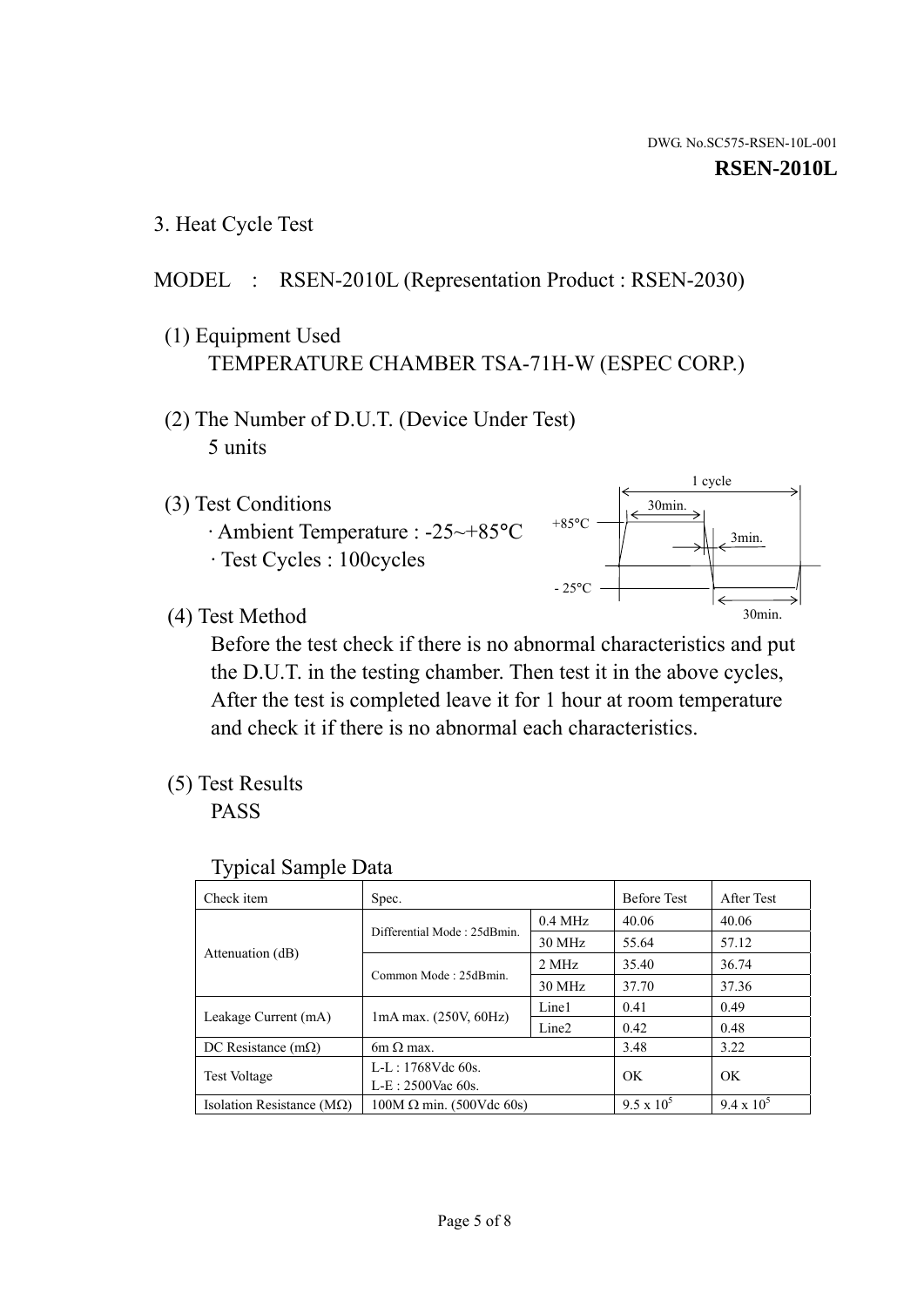4. Humidity Test

## MODEL : RSEN-2010L (Representation Product : RSEN-2030)

- (1) Equipment Used TEMP. & HUMID. CHAMBER PR-4KT (ESPEC CORP.)
- (2) The Number of D.U.T. (Device Under Test) 5 units

### (3) Test Conditions

- · Ambient Temperature : +40°C
- · Test Time : 500 hours
- · Ambient Humidity : 90~95% RH No Dewdrop

## (4) Test Method

 Before the test check if there is no abnormal characteristics and put the D.U.T. in the testing chamber. Then test it in the above conditions. After the test is completed leave it for 1 hour at room temperature and check it if there is no abnormal each characteristics.

## (5) Test Results

PASS

| . .                                |                                 |                   |                     |                     |
|------------------------------------|---------------------------------|-------------------|---------------------|---------------------|
| Check item                         | Spec.                           |                   | <b>Before Test</b>  | After Test          |
| Attenuation (dB)                   | Differential Mode: 25dBmin.     | $0.4$ MHz         | 40.92               | 39.42               |
|                                    |                                 | 30 MHz            | 57.38               | 55.62               |
|                                    | Common Mode: 25dBmin.           | 2 MHz             | 36.16               | 36.22               |
|                                    |                                 | 30 MHz            | 37.34               | 37.92               |
| Leakage Current (mA)               | $1mA$ max. $(250V, 60Hz)$       | Line1             | 0.42                | 0.41                |
|                                    |                                 | Line <sub>2</sub> | 0.42                | 0.43                |
| DC Resistance $(m\Omega)$          | 6m $\Omega$ max.                |                   | 3.62                | 3.58                |
| <b>Test Voltage</b>                | $L-L: 1768Vdc$ 60s.             |                   | OK                  | OK                  |
|                                    | $L-E: 2500$ Vac 60s.            |                   |                     |                     |
| Isolation Resistance ( $M\Omega$ ) | $100M \Omega$ min. (500Vdc 60s) |                   | $3.6 \times 10^{6}$ | $4.5 \times 10^{6}$ |

#### Typical Sample Data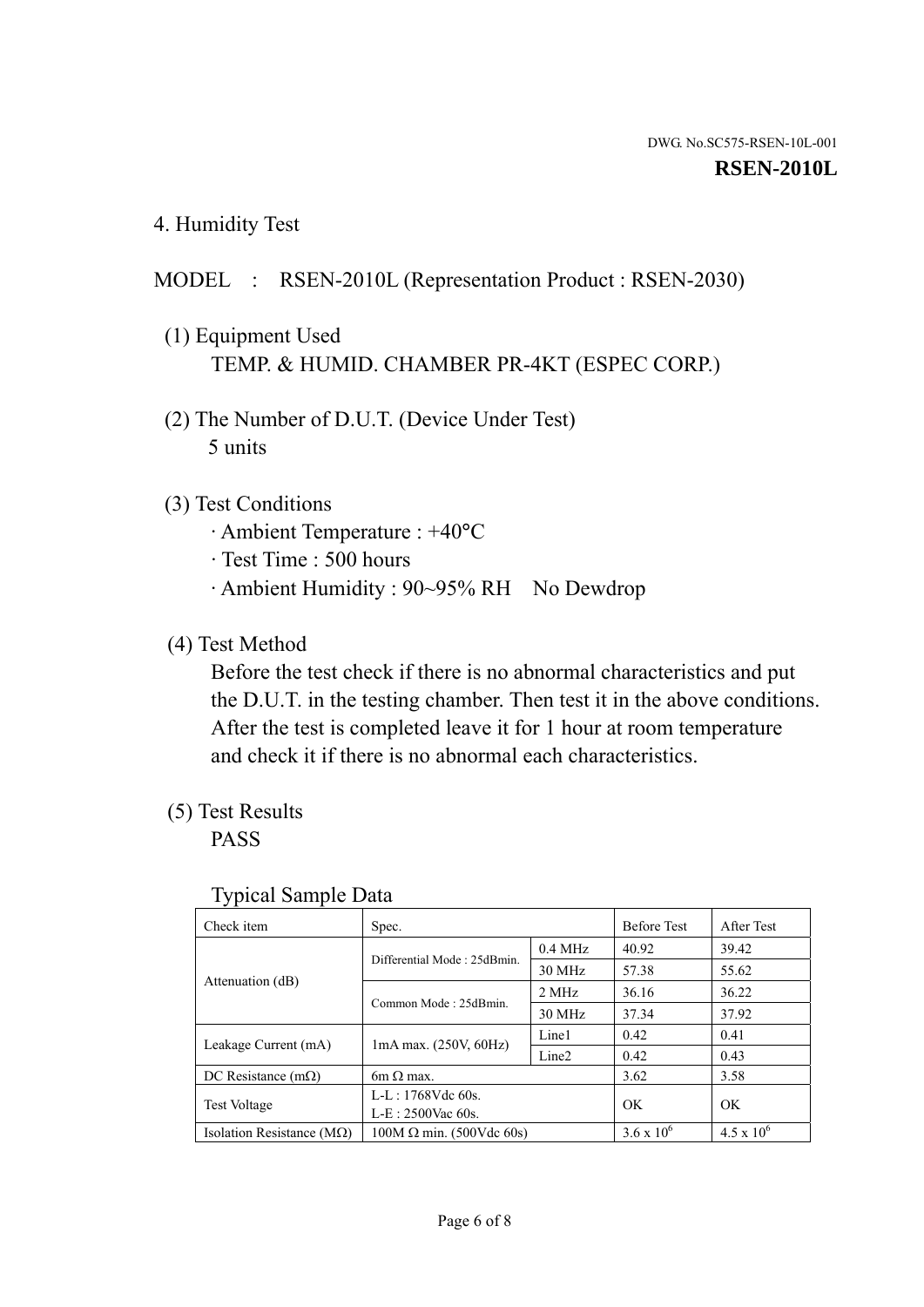5. High Temperature Resistance Test

## MODEL : RSEN-2010L (Representation Product : RSEN-2060)

- (1) Equipment Used TEMPERATURE CHAMBER PHH-300 ( ESPEC CORP.)
- (2) The Number of D.U.T. (Device Under Test) 5 units
- (3) Test Conditions
	- · Ambient Temperature : +55°C
	- · Test Time : 500 hours
	- · Operating : DC 60A
- (4) Test Method

 Before the test check if there is no abnormal characteristics and put the D.U.T. in the testing chamber. Then test it in the above conditions. After the test is completed leave it for 1 hour at room temperature and check it if there is no abnormal each characteristics.

(5) Test Results

PASS

| ╯┸                                 |                                    |                   |                     |                     |
|------------------------------------|------------------------------------|-------------------|---------------------|---------------------|
| Check item                         | Spec.                              |                   | <b>Before Test</b>  | After Test          |
| Attenuation (dB)                   | Differential Mode: 25dBmin.        | $0.2$ MHz         | 57.86               | 58.52               |
|                                    |                                    | 30 MHz            | 52.04               | 51.94               |
|                                    | Common Mode: 25dBmin.              | 2 MHz             | 35.90               | 36.04               |
|                                    |                                    | 30 MHz            | 26.60               | 27.62               |
| Leakage Current (mA)               | Line1<br>$1mA$ max. $(250V, 60Hz)$ |                   | 0.45                | 0.46                |
|                                    |                                    | Line <sub>2</sub> | 0.46                | 0.46                |
| DC Resistance $(m\Omega)$          | $3m \Omega$ max.                   |                   | 2.22                | 2.24                |
| <b>Test Voltage</b>                | $L-L: 1768Vdc$ 60s.                |                   | OK                  | OK                  |
|                                    | $L-E: 2500$ Vac 60s.               |                   |                     |                     |
| Isolation Resistance ( $M\Omega$ ) | $100M \Omega$ min. (500Vdc 60s)    |                   | $4.1 \times 10^{6}$ | $4.6 \times 10^{6}$ |

#### Typical Sample Data